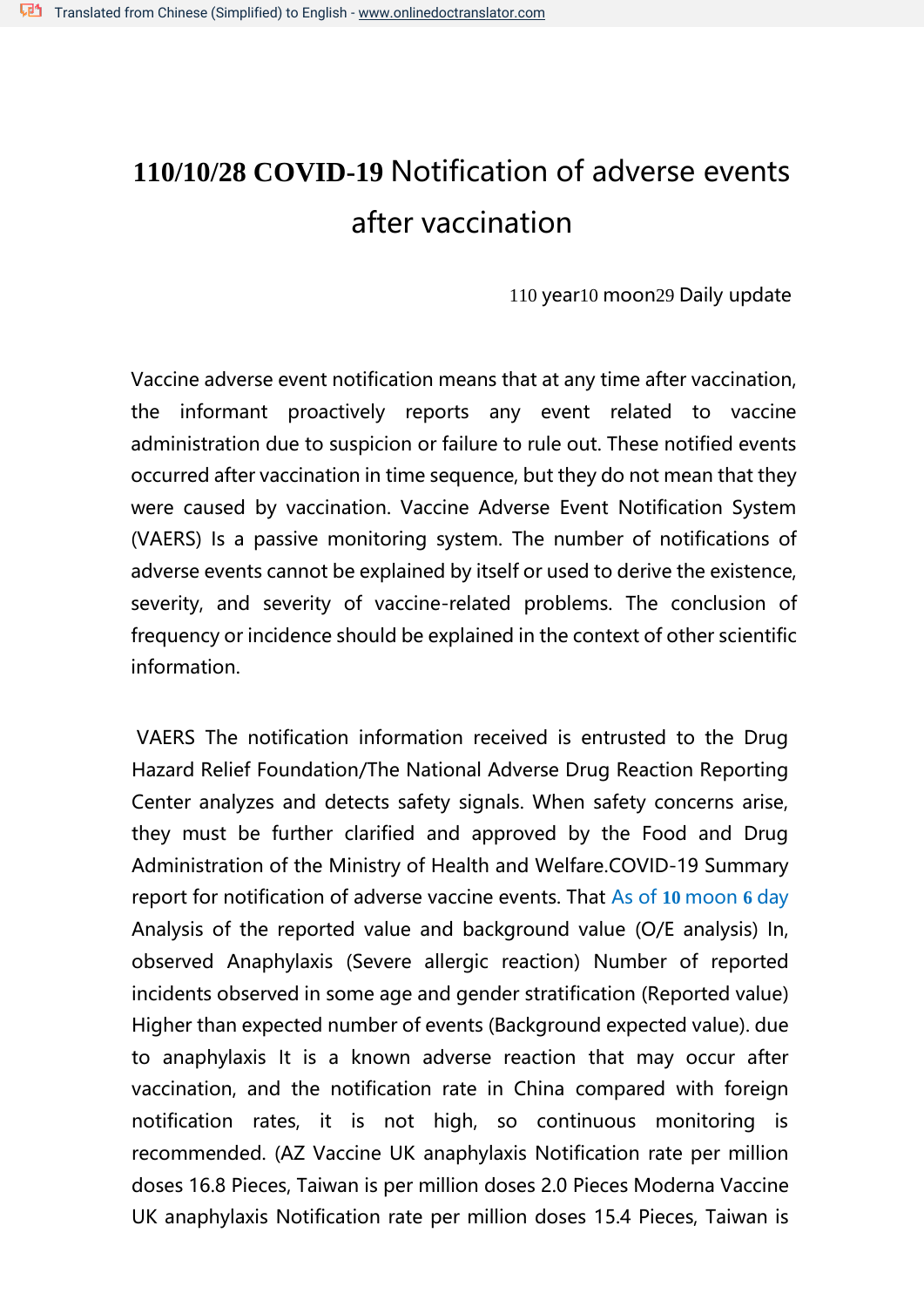per million doses 1.7 Pieces BioNTech Vaccine UK anaphylaxis Notification rate per million doses 11.5 Pieces, Taiwan is per million doses 1.2 Pieces). In the analysis results of death cases, no specific or abnormal patterns of clinical symptoms, adverse events, and causes of death before and after vaccination were not observed in the case series analysis. In addition, the number of reported deaths of men and women of all ages regardless of the label and individual label (Reported value) None higher than the expected number of deaths (Background expected value). Based on the assessment results of the current vaccine adverse event notification data, no safety concerns that require immediate measures to be taken have not been observed.COVID-19 For the latest information of the Vaccine Adverse Event Notification Summary Report, please refer to the "Drug Safety Information" published by the Food and Drug Administration every week.

<https://www.fda.gov.tw/TC/siteList.aspx?sid=1571>[.](https://www.fda.gov.tw/TC/siteList.aspx?sid=1571)

The following table shows the Department of Disease Control 110 From March 22 to October 28 Information on the cumulative number of notifications of adverse events, the number of serious adverse events, and the number of deaths and adverse events reported at 16:00. The classification of adverse events requires waiting time to track and collect information, which may change at any time based on subsequent information obtained.



国体通<br>23982 www.cdc.gov.tw 実現の 1922防疫達人 】<br>23982 www.cdc.gov.tw 実現の <br>日本概念

疫情通報及關懷專線: √1922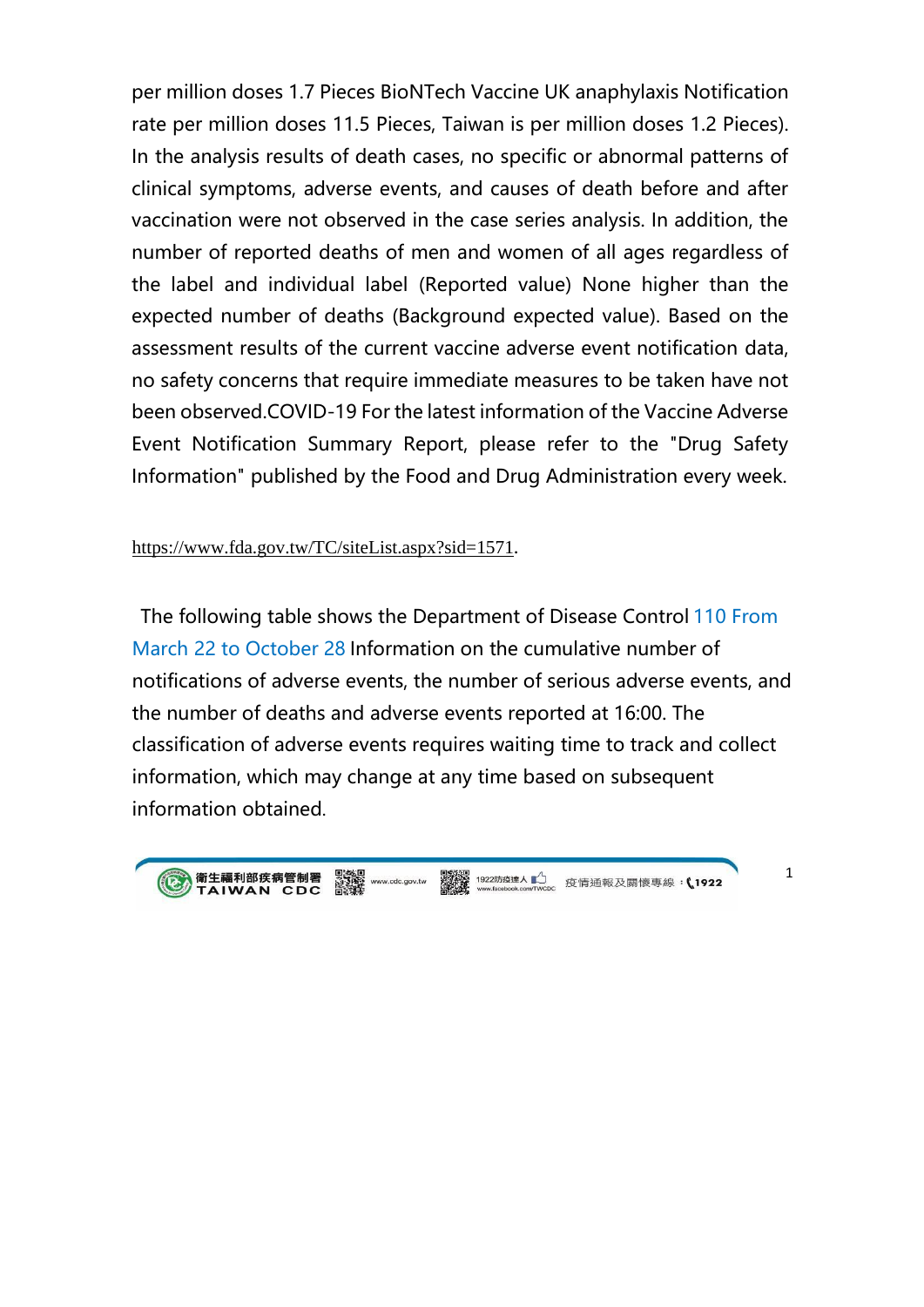move. As of **10** moon **28** day Cumulative vaccination 24,048,734 Dose of vaccine, of which AZ Vaccination 12,100,866 Agent, Moderna Vaccination 5,919,909 High-end vaccination 1,382,354 Agent, BioNTech Vaccination 4,645,605 Agent.

Table, Notification of Adverse Events after COVID-19 Vaccination

| <b>Vaccine Brand</b> |                                      | Adverse<br>events<br>after<br>vaccination | Non-<br>serious<br>adverse<br>events<br>after<br>vaccination | Suspected serious adverse events<br>after vaccination |                  |                                                          |                                                    |
|----------------------|--------------------------------------|-------------------------------------------|--------------------------------------------------------------|-------------------------------------------------------|------------------|----------------------------------------------------------|----------------------------------------------------|
|                      |                                      |                                           |                                                              | Subtotal                                              | die <sup>a</sup> | Suspected<br>severe<br>allergic<br>reaction <sup>b</sup> | Other<br>suspected<br>serious<br>adverse<br>events |
| total                | 2021/10/28 Add                       | 116                                       | 68                                                           | 48                                                    | $\overline{4}$   | $\mathbf{0}$                                             | 44                                                 |
|                      | 2021/3/22~10/28<br>Grand total       | 10,925                                    | 5,584                                                        | 5,341                                                 | 982              | 32                                                       | 4,327                                              |
| AstraZeneca          | 2021/10/28 Add                       | 38                                        | 20                                                           | 18                                                    | 3                | $\mathbf{0}$                                             | 15                                                 |
|                      | 2021/3/22~10/28<br>Grand total       | 7,167                                     | 3,720                                                        | 3,447                                                 | 720              | 21                                                       | 2,706                                              |
| Moderna              | 2021/10/28 Add                       | 22                                        | 11                                                           | 11                                                    | $\mathbf{1}$     | $\Omega$                                                 | 10                                                 |
|                      | $2021/6/8 \sim 10/28$<br>Grand total | 1,861                                     | 740                                                          | 1,121                                                 | 221              | $\overline{7}$                                           | 893                                                |
| High-end             | 2021/10/28 Add                       | 5                                         | $\overline{4}$                                               | $\mathbf{1}$                                          | $\overline{0}$   | $\Omega$                                                 | $\mathbf{1}$                                       |
|                      | 2021/8/23~10/28<br>Grand total       | 478                                       | 265                                                          | 213                                                   | 29               | $\mathbf{1}$                                             | 183                                                |
| <b>BioNTech</b>      | 2021/10/28 Add                       | 51                                        | 33                                                           | 18                                                    | $\overline{0}$   | $\Omega$                                                 | 18                                                 |
|                      | 2021/9/22~10/28<br>Grand total       | 1,419                                     | 859                                                          | 560                                                   | 12               | 3                                                        | 545                                                |

(Deadline for notification: 110/10/28 16:00)

a 2021 year 10 moon 28 Daily addition 3 example (3 male) AstraZeneca Adverse events of death after vaccination, age 59 Years old 86 Years old, after vaccination 1 Day to twenty three Occurs during the day; added during the same period 1 example (1 male) Moderna Adverse events of death after vaccination, age 66 Years old, after vaccination 1 Occurred every day; added during the same period0 Cases of adverse events resulting from death after high-end vaccination; newly added during the same period0 example BNT An adverse event of death occurred after vaccination. Accumulated so far 982 example (418 Female 564 male) COVID-19 Adverse events of death after